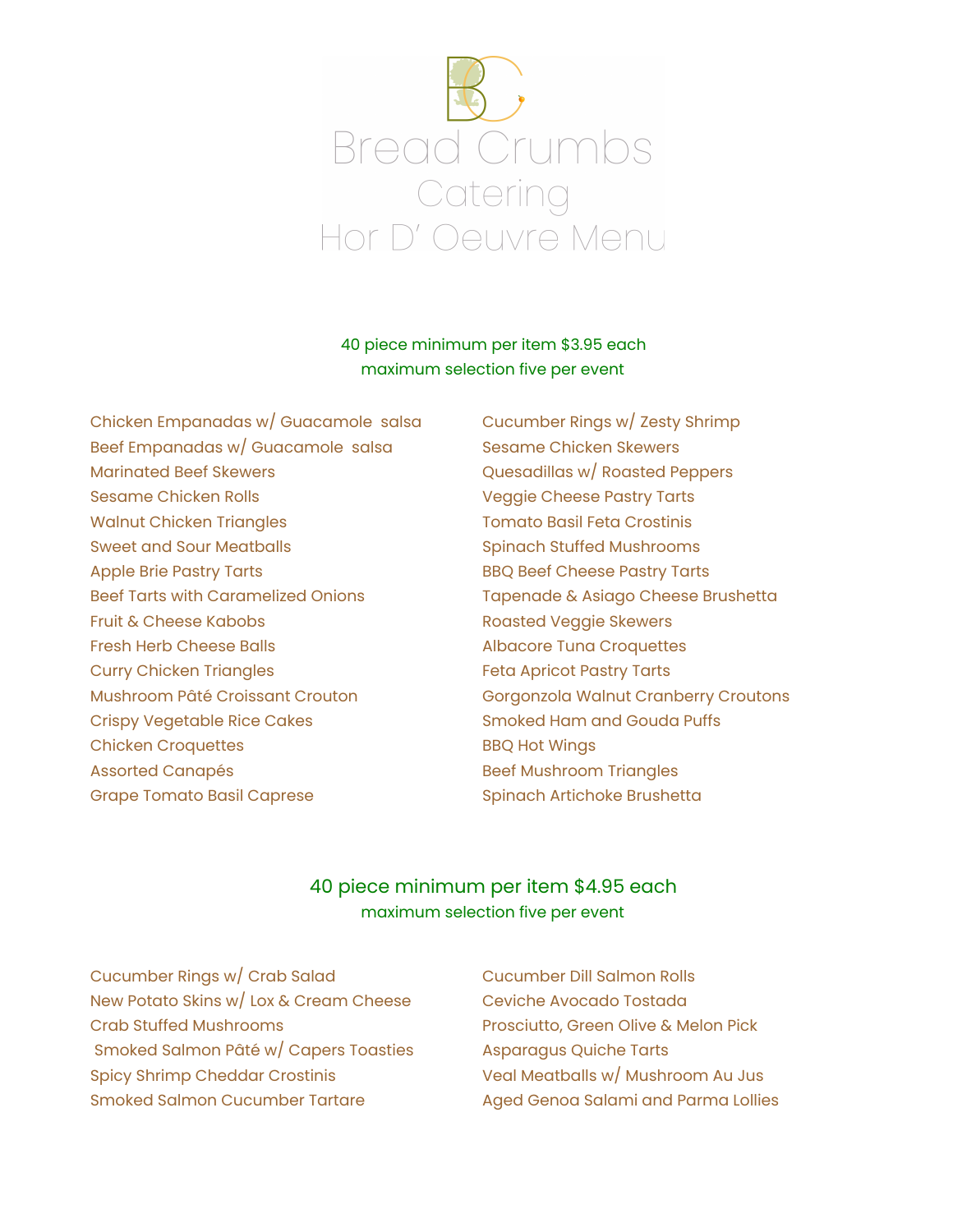

### 40 piece minimum per item \$8.50 each maximum selection five per event

Duck Foie Gras w/ Fig Crostini Filet Mignon, Gorgonzola Toasties Blini w/ Salmon Roe Pink Caviar **Jumbo Shrimp & Bacon Skewers** Filet Mignon & Mushroom Lollies Lobster Mousse Canapés Lobster Profiterole **Crab & Avocado Pastry Tartare** 

# Hardy Bites

Mini Gourmet Sandwich Platter 24pc \$120 Roasted turkey with Swiss & avocado, honey ham with Provolone, & avocado, Curry chicken salad with Gouda & avocado, roast beef with Cheddar and caramelized onions marinated grilled chicken with pepper Jack & avocado, roasted peppers with fresh mozzarella and pesto

Mini Croissant Sandwich Platter 24pc \$115

Chicken salad, turkey with cheese and cranberry, ham cheese, tuna salad, roasted veggies and cheese, tomato, basil, fresh Mozzarella

> Mini Kaiser Sandwich Platter 24pc \$105 Chicken salad, turkey and cheese cranberry, ham cheese, tuna salad, roasted veggies and cheese, tomato, basil and fresh Mozzarella

Mini Open Face Sandwich Platter 24pc \$160 Chicken salad, turkey cheese cranberry, ham and cheese, tuna salad, roasted veggies and cheese, tomato, basil, fresh Mozzarella